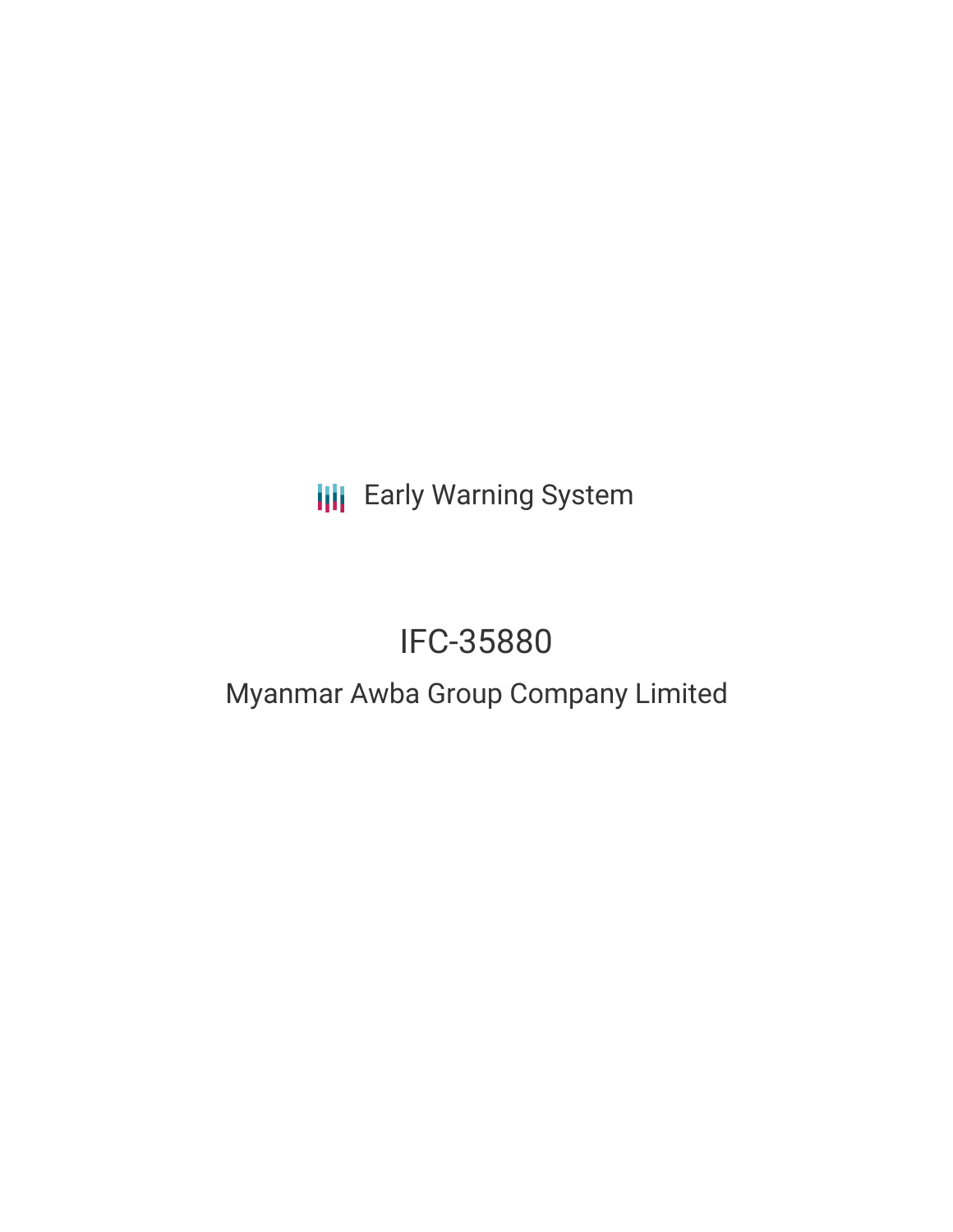

#### **Quick Facts**

| <b>Countries</b>               | Myanmar                                      |
|--------------------------------|----------------------------------------------|
| <b>Specific Location</b>       | Yangon's industrial zone                     |
| <b>Financial Institutions</b>  | International Finance Corporation (IFC)      |
| <b>Status</b>                  | Active                                       |
| <b>Bank Risk Rating</b>        | B                                            |
| <b>Voting Date</b>             | 2016-06-15                                   |
| <b>Borrower</b>                | MYANMAR AWBA GROUP CO., LTD                  |
| <b>Sectors</b>                 | Agriculture and Forestry, Industry and Trade |
| <b>Investment Type(s)</b>      | Loan                                         |
| <b>Investment Amount (USD)</b> | $$10.00$ million                             |
| <b>Project Cost (USD)</b>      | \$25.00 million                              |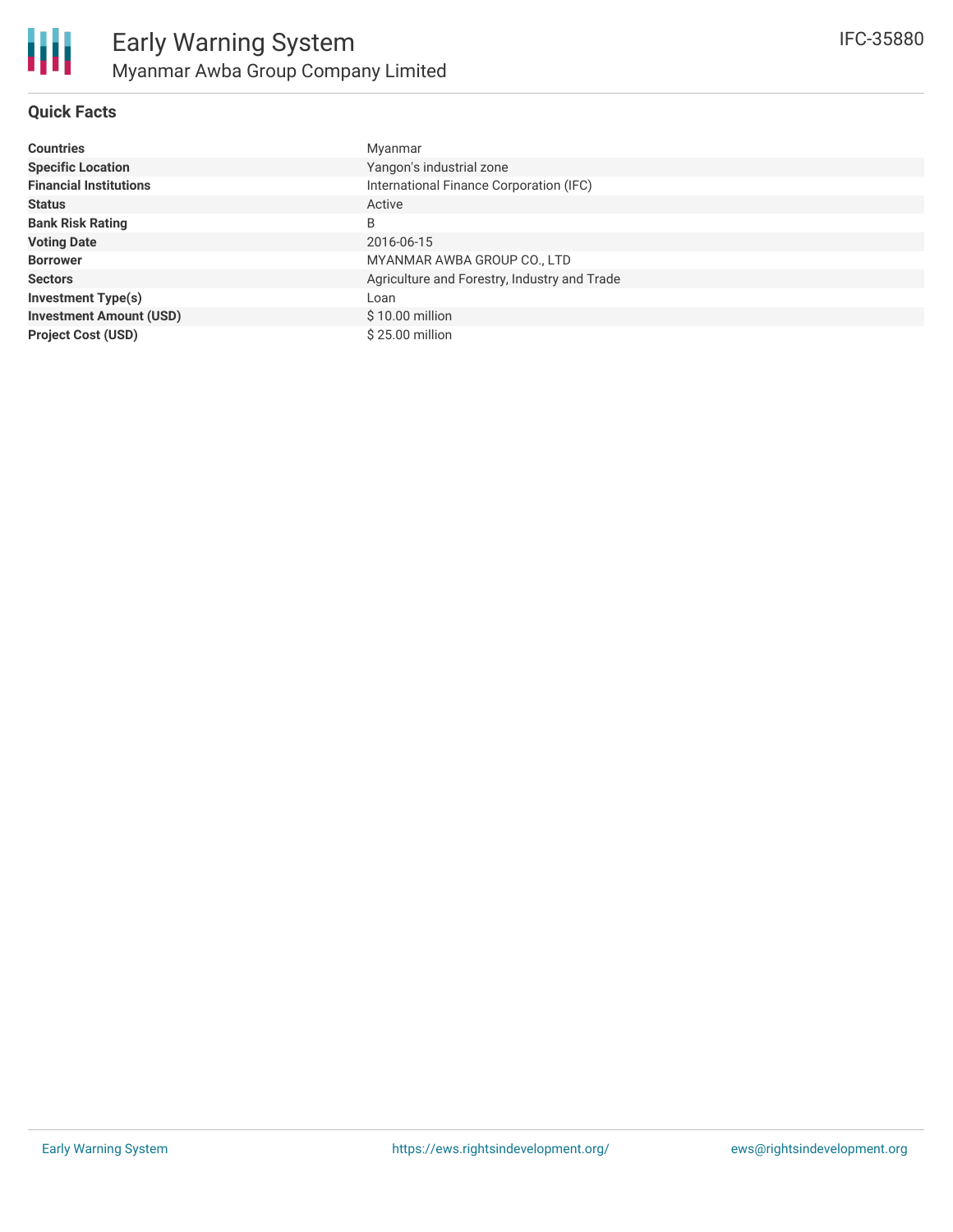

#### **Project Description**

Established in 1995, Myanmar Awba Group's core business involves the importation, manufacturing, formulation, reformulation, blending and distribution of Crop Protection Products (CPP or agrochemicals, such as pesticides, fungicides and herbicides), fertilizers (urea and compound fertilizers – Nitrate, Phosphate, Potassium - NPK) and seeds. Active agrochemical ingredients are sourced from generic products in China, India and Thailand as products become off-patent while fertilizers are imported from China, Russia, Germany and South East Asia.

Besides its corporate headquarters located in Yangon, Awba's operational footprint encompasses 5 modern production sites, namely Piti Pyae Zone (YIP 1, 2, 3) factories covering insecticide and herbicide repacking factories; foliar fertilizer and repacking factory and 4 finished goods warehouses, all located in Yangon Industrial Zone; three fertilizer blending and packaging factories, located in industrial zones named Ngwe Pin Lae, Shwe Lin Pan I and Shwe Lin Pan II, including a companyowned river jetty on Hlaing River and eight (8) warehouses. With the first ever (and still only) privately owned ISO 9001-2008 certified foliar fertilizer formulation and storage repacking plant (YIP) as well as steam granulation compound fertilizer plant and automatic bulk blending plant in Myanmar, and in the process of being certified ISO 14001 by June 2016, Awba is the market leader with innovative products and customized solutions. Awba's distribution logistics and extension services is composed of a network of 47 company-owned sale depots, around 5,000 exclusive dealers/sub dealers and approximatively 10,000 selected key farmers. A fleet of small trucks (owned) and river barges (third-party contracted), and a specialized workforce of 1,000 agronomists providing continuous technical assistance for responsible use of agro-chemicals and fertilizers to farmers to enhance crop yields (one-stop shop service provider) complete Awba's operations. Awba's overall farmer reach is estimated at 3 million smallholders, each cultivating from 1-3 ha, across the country through its Direct-to-Farmer model. The major crop applications are pulse, beans and rice, which are mostly exported to India, and corn, and fruit and vegetable (potatoes, tomatoes, onions) cash crops.

The proposed IFC senior secured loan is up to US\$10 million loan with specific use of proceeds for the expansion of Awba's core business, including the construction of additional fertilizer' warehouse storage facilities and fertilizer distribution stations, the acquisition of a second chemical license for its Myanma Awba Group' in order to construct a new agro-chemical formulation plant in an industrial zone next to the existing Government Hmawbi pesticide factory, equipment (bottling and packaging machinery), warehouse storage facilities and working capital.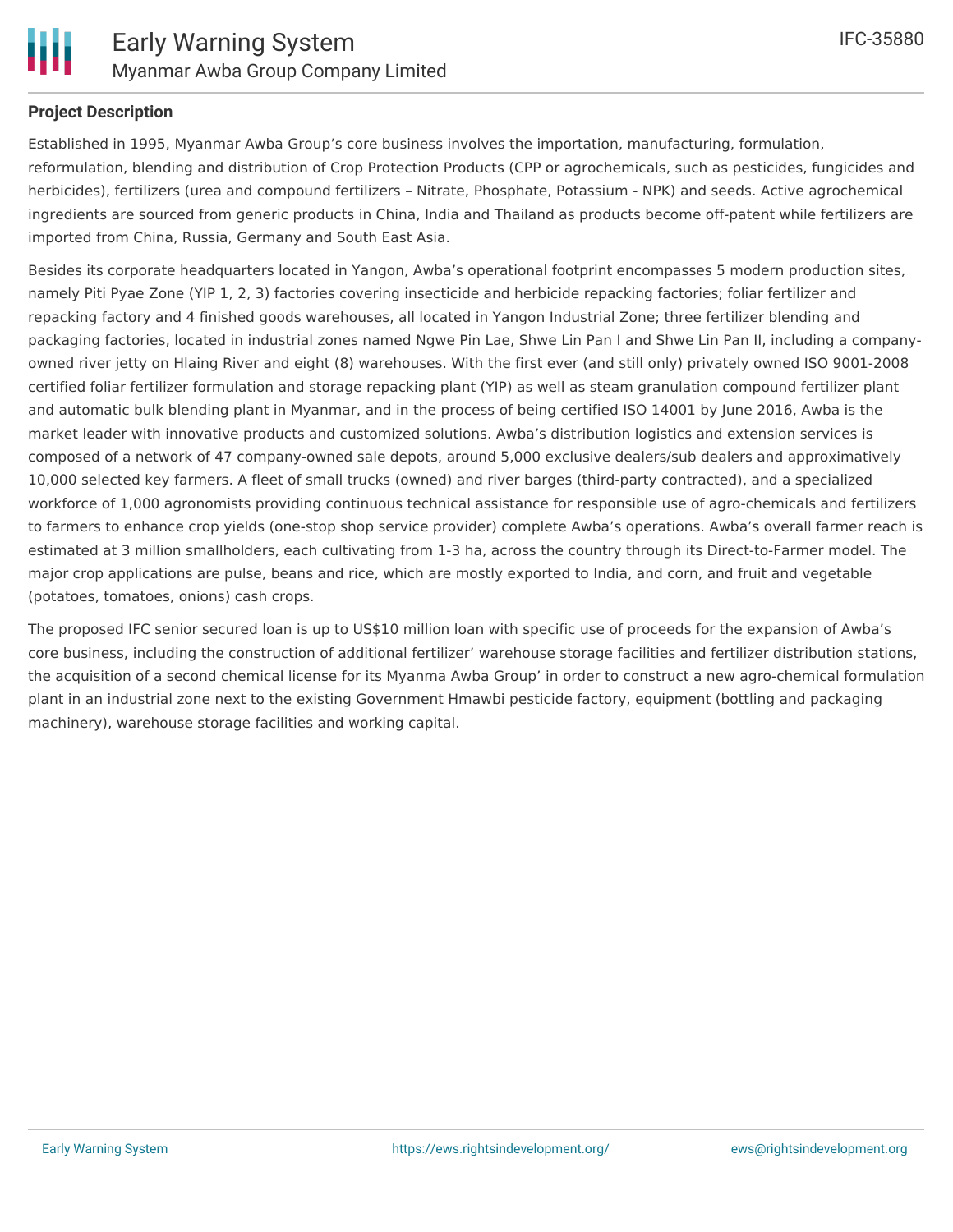

#### **Investment Description**

• International Finance Corporation (IFC)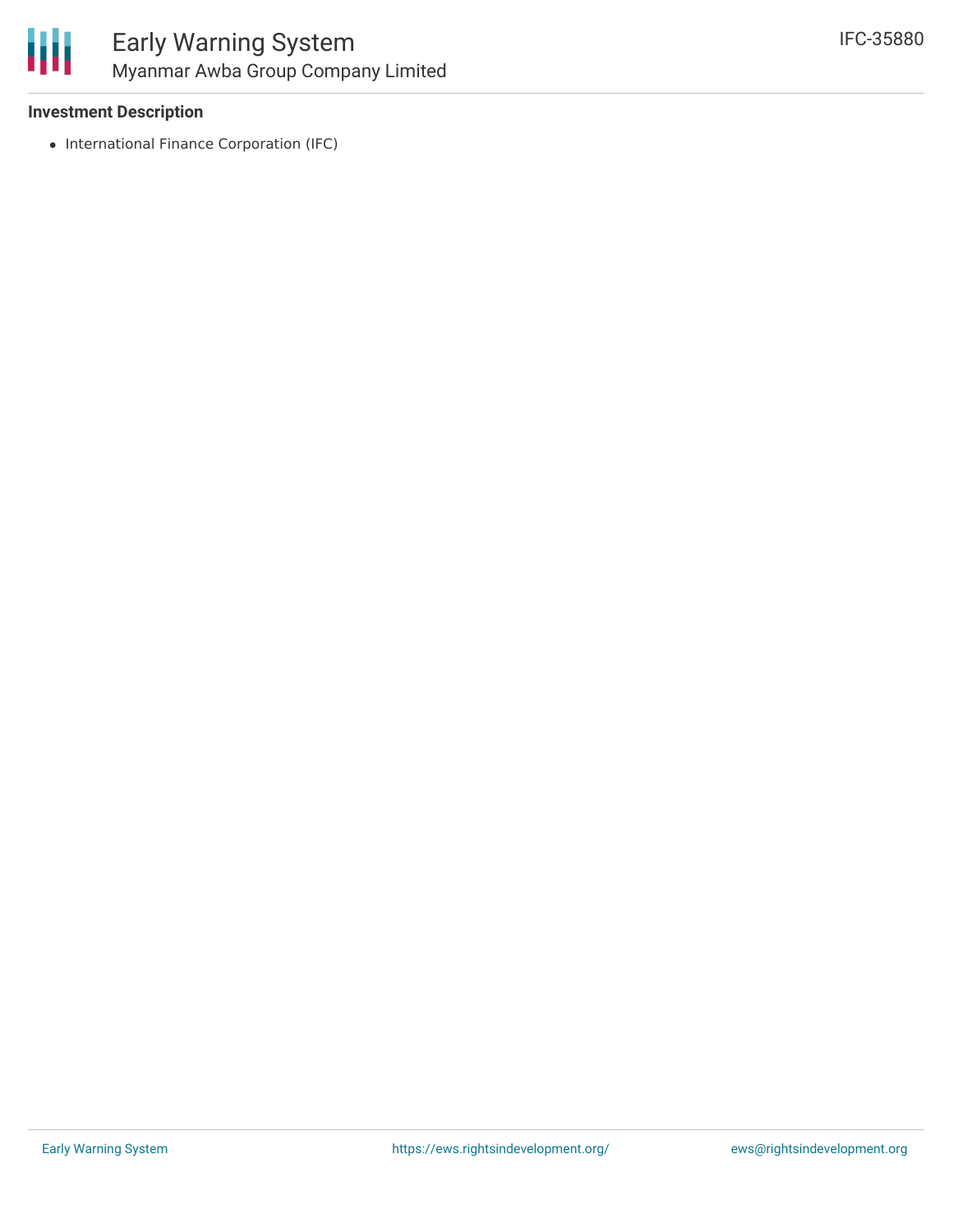

#### **Private Actors Description**

Mr. Thadoe Hein, the project sponsor, is the founder and Managing Director of Awba. A Myanmar citizen, he established the Company in 1995, together with his parents. He now owns it (95%) together with his wife Ms. Soe Mar Lar (4.5%) and brotherin-law, Mr. Soe Min Thant, (0.5%).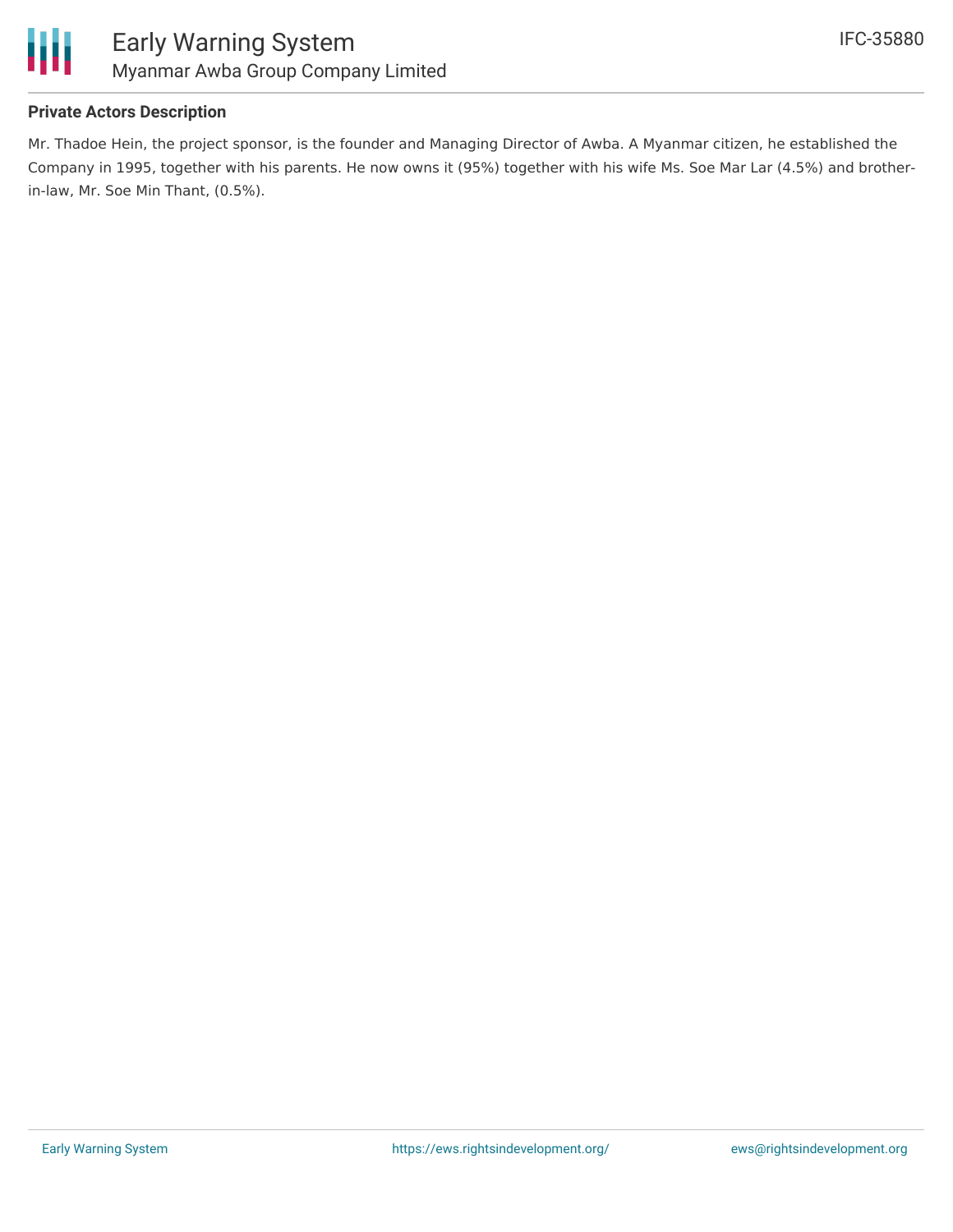

### Early Warning System Myanmar Awba Group Company Limited

| <b>Private Actor 1</b> | <b>Private Actor</b><br>1 Role | <b>Private Actor</b><br><b>Sector</b> | <b>Relation</b>          | <b>Private Actor 2</b>       | <b>Private Actor</b><br>2 Role | <b>Private Actor</b><br>2 Sector |  |
|------------------------|--------------------------------|---------------------------------------|--------------------------|------------------------------|--------------------------------|----------------------------------|--|
|                        | $\sim$                         | $\overline{\phantom{0}}$              | $\overline{\phantom{0}}$ | Myanmar Awba Group Co., Ltd. | Client                         | $\overline{\phantom{0}}$         |  |